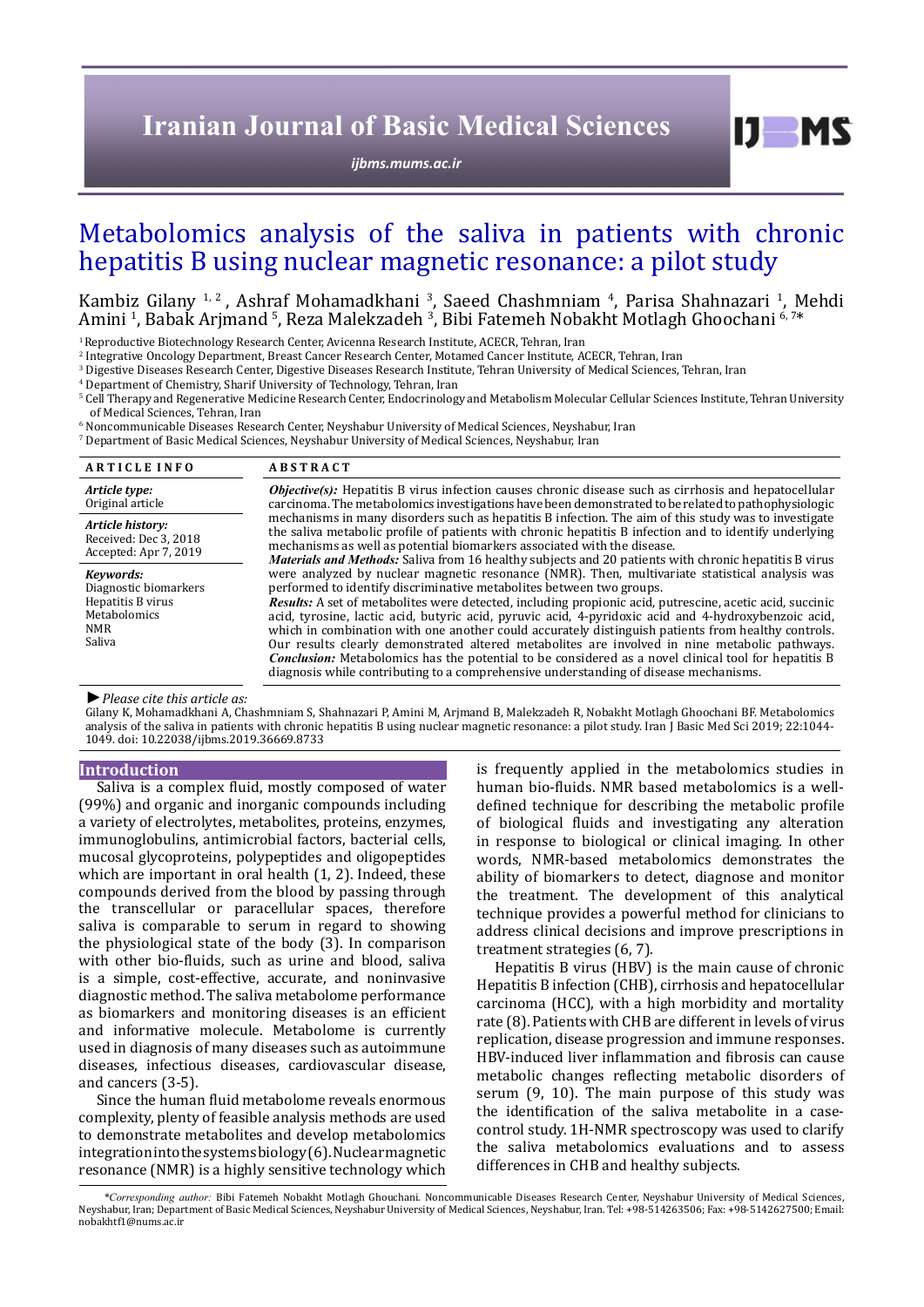# **Materials and Methods**

# *Participants*

Unstimulated saliva samples were collected from 20 pre-selected chronic HBV patients and 16 healthy controls in fast conditions at Shariati Hospital, Tehran, Iran. The diagnosis of HBV was based on serum alanine aminotransferase (ALT) and HBV-DNA levels (11). To remove the effect of gender on the metabolomics profile, all participants were men with no alcohol consumption in the sample day. The specimens were collected at least 8 hr after the last meal, started approximately at the same time for each participant (9 am). Approximately 2 ml of the saliva was collected from each participate by requesting subjects to drop into a sterile plastic container. Saliva samples were free of blood in the visual evaluation. Samples were immediately frozen at -80 <sup>º</sup> C until assessment. This study was performed in accordance with the principles of clinical practice. The participant received written and informed consent. The study was reviewed and approved by the Institute for Ethical Research of Digestive Disease Research (DDRI).

## *NMR acquisition and data processing*

NMR analysis was carried out according to our previous studies (12, 13). All NMR spectra were recorded with Bruker DRX500 MHz spectrometer operating at 500 MHz, equipped with 5 mm high-quality NMR tubes (Sigma Aldrich., RSA). After thawing the saliva in room temperature, the samples were centrifuged at 10,000 rpm for 10 min to remove particulate matter and the supernatants were used for NMR. Saliva (600  $\mu$ I) and D<sub>2</sub>O (100 µl) (deuterium oxide, 99.9% D, Aldrich Chemicals Company) were mixed and transferred to 5 mm NMR tube. <sup>1</sup> H NMR spectra of the saliva samples were acquired at 25 ° C using the Carr–Purcell–Meiboom–Gill (CPMG) pulse sequence,  $\pi/2-t_p-\pi-t_p$  to reduce signals from high macromolecules such as polypeptides and proteins (14). The acquisition parameters included a 10.5 µs 90° pulse, a relaxation delay of 2 sec, a spectral width of 8389.26 Hz, an acquisition time of 1.95 sec, 32 k data points, 154 scans and line broadening 0.3 Hz.

The NMR spectra were referenced to solvent within XWINNMR. All spectra were manually phased and baseline corrected using the XWINNMR (version3.5, Bruker Spectrospin Ltd). The regions 0.2–10 ppm were divided into 0.02 ppm wide buckets by the ProMetab software (version prometab\_ v3\_3) (15) in MATLAB (version 6.5.1, The MathWorks, Cambridge, UK), excluding the region 4.2–5.5 ppm around the water peak. For all spectra baseline correction, normalization, and alignment were performed using ProMetab software in MATLAB. Then data were imported to SIMCA 14.0 (Umetrics, Umea, Sweden) for multivariate statistical analysis.

## *Statistical analysis*

A multivariate analysis of the datasets obtained from 1 H-NMR spectra of the saliva samples using SIMCA 14.0 (Umetrics, Umeå, Sweden). First, principal component analysis (PCA), as an unsupervised statistical method, was used to detect outliers and find the structure of the data. Next, the orthogonal projection to latent structures-discriminant analysis (OPLS-DA) as a

supervised statistical method, was performed to elucidate discriminant metabolites between two groups. The quality of the OPLS-DA model was evaluated by  $R^{2}X$ ,  $R^{2}Y$  and  $Q^{2}$ , where  $R^{2}$  and  $Q^{2}$  are the goodness of fit and goodness of prediction, respectively. Moreover, a receiver operating characteristic (ROC) analysis obtained from the 7-fold cross-validation method using SIMCA for further validation of the performances.

Random Forest (RF) is another supervised statistical analysis suitable for "omics" data. It is based on decision trees. One third of samples were used as out-of-bag (OOB) samples and two-third of cases are called the training set. The OOB samples were used for error estimation. In the present study, the number of trees was selected 500. The RF analysis was performed using the RF package in MATLAB for statistical computing, similar to our previous study (13).

After performing two multivariate statistical analysis (OPLS-DA and RF), significant bins based on both models were reported.

## *Metabolite identification and pathway analysis*

All of the identified metabolites were extracted from human metabolome database (HMDB), Kyoto Encyclopedia of Genes and Genomes(KEGG), literature and Bayesil software as a web system that automatically identifies and quantifies metabolites using 1D-H-NMR spectra.

MetaboAnalyst 3.0 (<http://www.metaboanalyst.ca/>) was used for metabolic pathways analysis (MPA) (16, 17). In this study, identified metabolites by  $H-MR$ which significantly altered in the saliva of CHB patients were entered, the Homo sapiens library was chosen and used the default hypergeometric test and relativebetweenness centrality algorithms as the options for the over-representation analysis and pathway topology analysis, respectively. The most relevant pathways were reported based on *P* values and false discovery rate (FDR) less than 0.05.

#### **Results**

#### *Clinical patient characteristics*

No significant difference in age differences exists between patients and healthy subjects in all male participants in this study (35.1(2.1) vs 32(2.5) *P*=0.1). In CHB patients, the mean (SD) of serum alanine transaminase (ALT) was 52.7(7) IU/l that was clearly higher than controls with 28.3(1.2) IU/l (*P* = 0.002). HBV DNA level of the serum in patients was 3.45 (0.26) log copies/ml which applied to characterize hepatitis B infection.

## *Discrimination between patients and healthy controls using multivariate analysis*

CPMG spectra of the saliva samples from CHB patient is shown in Figure 1. For the analysis of untargeted metabolomics data, first, PCA was used to check general interrelation between the groups (healthy controls vs the CHB patients). The PCA score plot did not show a distinct clustering between two groups. In addition, three samples were not in the Hotelling's T2 99% confidence limit, therefore they were deleted. Consequently, final PCA was carried out after excluding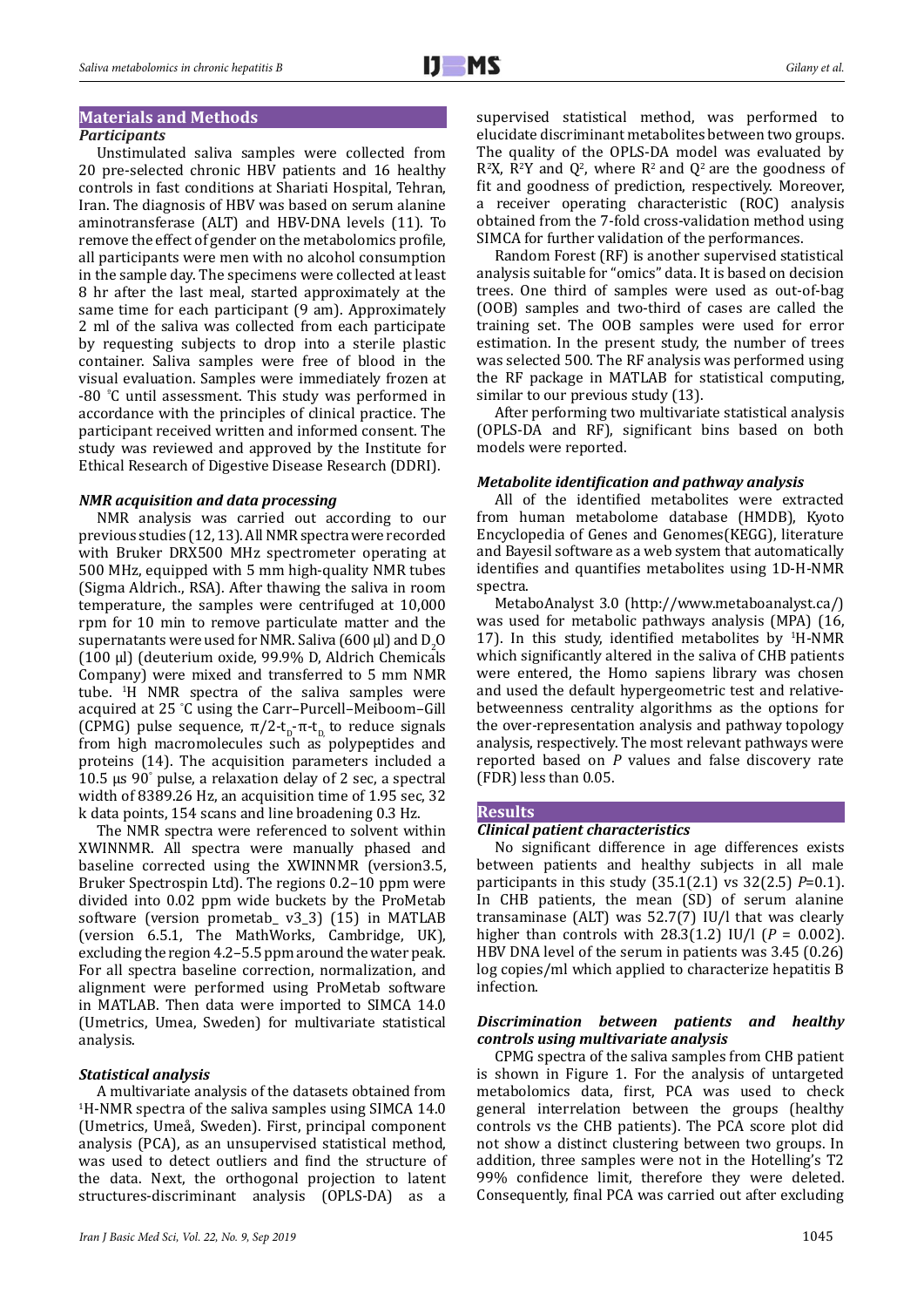

Figure 1. Representative 500 MHz 1H NMR spectra of human saliva from chronic Hepatitis B infection (CHB)patient. 1, isoleucine; 2, leucine; 3, propionate; 4, lactate; 5, 2-hydroxyisobutyrate; 6, alanine; 7, ornithine; 8, acetate; 9, proline; 10, butyrate; 11, 2-aminoadipate; 12, pyruvate; 13, trimethylamine; 14, creatine; 15, histamine; 16, 2-oxoglutarate; 17, anserine; 18, dimethyl sulfone





(B)



2 and healthy controls (green circle), (B) The OPLS-DA loading plot **Figure 2.** (A) The score plot of the OPLS-DA. The OPLS-DA score plot illustrating a clear discrimination between CHB patients (blue circle) displacing discriminant variables between CHB patients and controls

three outliers ( $R^2X=0.772$ ,  $Q^2=0.614$ ).

The OPLS-DA was performed to identify metabolic pattern differences between control and CHB groups. The Score plot of the OPLS-DA illustrated that two groups were effectively separated from each other  $(R^2X=0.834,$  $R^2Y=0.979$ ,  $Q^2=0.715$ ; Figure 2A). The loading plot of the OPLS-DA model has been shown in Figure 2B. This loading plot demonstrated the chemical shifts of the

**Figure 3.** (A) ROC curve analysis for the OPLS-DA, (B) ROC curve analysis for the RF model

NMR spectra that are responsible for clustering in the OPLS-DA score plot (Figure 2B).

The accuracy of the OPLS-DA and RF model was calculated by receiver operating characteristic (ROC) curve which compares sensitivity versus specificity across a range of values for the ability to predict a dichotomous outcome (Figure 3A and B), the area under the ROC curve (AUC) value was 1 for the OPLS-DA and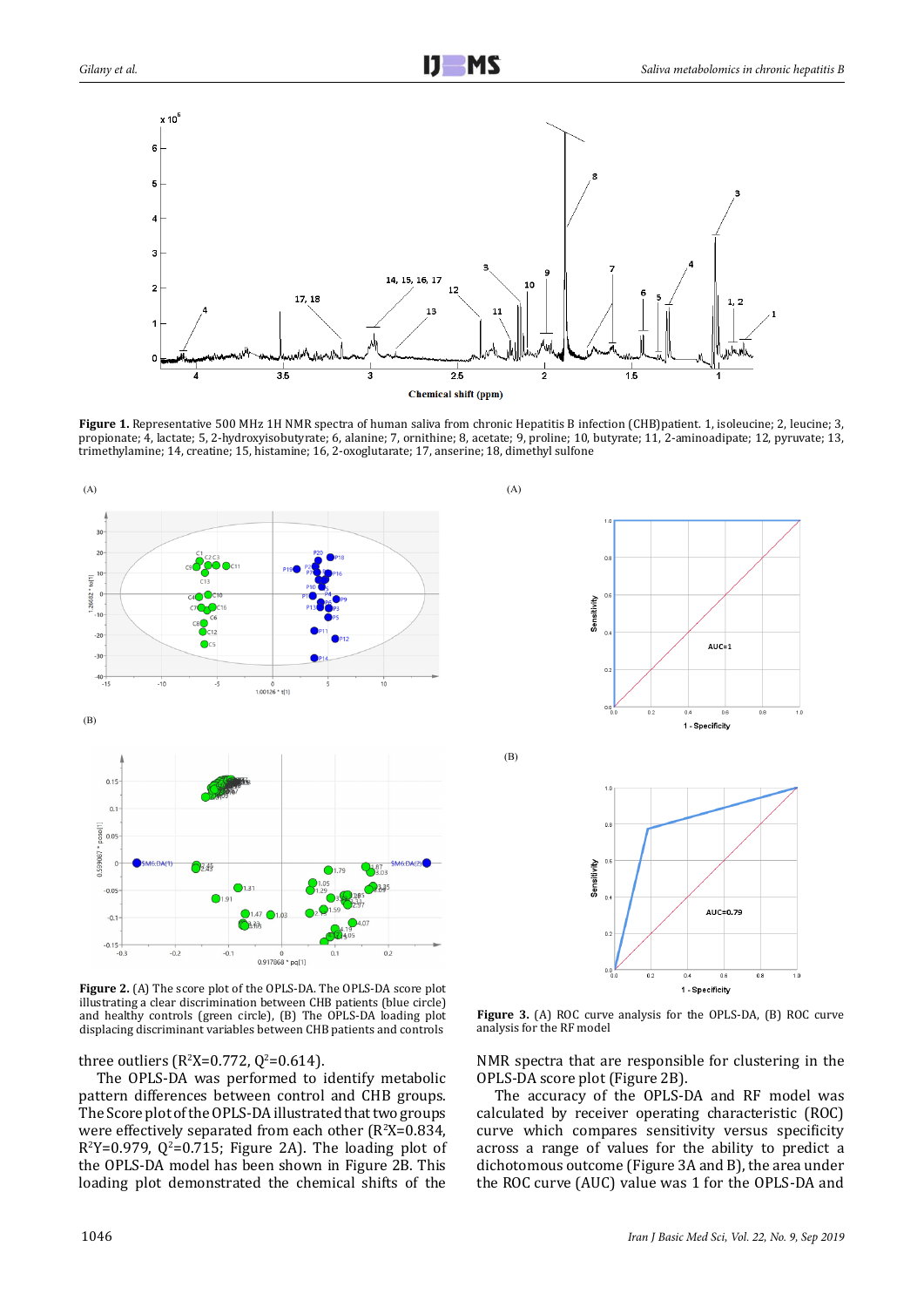**Table 1.** Confusion matrix of the random forest model for the training and test sets

|              |               | Predicted |               |  |  |
|--------------|---------------|-----------|---------------|--|--|
|              | Observed      | CHB class | Healthy class |  |  |
| Training set | CHB class     | 13        | 1             |  |  |
|              | Healthy class | 4         | 6             |  |  |
|              | CHB class     | 4         | 1             |  |  |
| Test set     | Healthy class | 1         | 3             |  |  |

**Table 2.** The classification parameters of training and test sets

|              | Error rate | Non-error rate | Specificity | Sensitivity | Accuracy |
|--------------|------------|----------------|-------------|-------------|----------|
| Training set | 0.20       | 0.80           | 0.60        | 0.92        | 0.80     |
| Test set     | 0.22       | 0.78           | 0.75        | 0.80        | 0.78     |

0.79 for the RF model. Table 1 and 2 demonstrated the confusion matrix and the classification parameters of the RF model for the training and test sets.

## *Metabolite identification and pathway analysis*

A list of metabolites responsible for the discrimination between two groups of study (with fold change > 1.5) was shown in Table 3. Propionic acid, putrescine, acetic acid, succinic acid and tyrosine were clearly identified in the saliva of CHB patients. However, a remarkable reduction in concentrations was observed for L-lactic acid, butyric acid, pyruvate, 4-pyridoxic acid and 4-hydroxybenzoic acid.

Figure 4A and B showed altered metabolic pathways in the saliva from CHB patients using MetaboAnalyst tool. This method could identify nine metabolic pathways indicating alterations in CHB patients. These pathways were phenylalanine metabolism, glycolysis or gluconeogenesis, pyruvate metabolism, propanoate metabolism, butanoate metabolism, taurine and hypotaurine metabolism, citrate cycle, tyrosine metabolism, and alanine, aspartate, and glutamate metabolism.

 $(A)$ 



(B)

| Pathway Name                                | <b>Match Status</b> | D         | $-log(p)$ | Holm p    | <b>FDR</b> |
|---------------------------------------------|---------------------|-----------|-----------|-----------|------------|
| Phenvlalanine metabolism                    | 4/45                | 2.0653F-5 | 10788     | 0.0016523 | 0.0016523  |
| <b>Glycolvsis or Gluconeogenesis</b>        | 3/31                | 2 1854F-4 | 8 4286    | 0017264   | 0.0063083  |
| Pyruvate metabolism                         | 3/32                | 2.4061E-4 | 8.3323    | 0.018768  | 0.0063083  |
| Propanoate metabolism                       | 3/35                | 3.1542E-4 | 8.0616    | 0.024287  | 0.0063083  |
| <b>Butanoate metabolism</b>                 | 3/40                | 47093F-4  | 7 6608    | 0.035791  | 0.0075348  |
| Taurine and hypotaurine metabolism          | 2/20                | 0.002837  | 5865      | 0 21278   | 0.030948   |
| Citrate cycle (TCA cycle)                   | 2/20                | 0.002837  | 5.865     | 0.21278   | 0.030948   |
| <b>Tyrosine metabolism</b>                  | 3/76                | 0.0030948 | 5.778     | 0.22592   | 0.030948   |
| Alanine, aspartate and glutamate metabolism | 2/24                | 0.0040847 | 5.5005    | 0.2941    | 0.036309   |

4 *P-values* less than 0.05: (a) phenylalanine metabolism, (b) glycolysis **Figure 4.** Metabolic pathway analysis using MetaboAnalyst 3. (A) Altered metabolic pathways in the saliva from CHB patients. (B) Statistics for pathways with major change based on FDR and or gluconeogenesis, (c) pyruvate metabolism, (d) propanoate metabolism, (e) butanoate metabolism, (f) taurine and hypotaurine metabolism, (g) citrate cycle, (h) tyrosine metabolism, and (i) alanine, aspartate, and glutamate metabolism

### **Discussion**

Metabolomics has a few advantages over genomics on the diagnosis of complex chronic disease. In this study, ten different metabolites were observed in CHB patients in comparison with healthy subjects using non-targeted metabolomics analysis.  $1_H$  NMR spectra of the saliva clearly indicated up-regulated levels of propionic acid, putrescine, acetic acid, succinic

| Table 3. The saliva metabolites that play an important role in discrimination of patients with chronic hepatitis B infection (CHB) and healthy |  |
|------------------------------------------------------------------------------------------------------------------------------------------------|--|
| controls. The arrow directions indicate the up-regulation and down-regulation of metabolites in CHB patients as compared with control group    |  |

| No.            | Metabolite name       | HMDB ID   | Chemical shift       | Fold change   | Direction of fold | $P$ -value $\frac{b}{2}$ | VIP <sup>c</sup> |
|----------------|-----------------------|-----------|----------------------|---------------|-------------------|--------------------------|------------------|
|                |                       |           | $(ppm)$ <sup>a</sup> | (CHB/control) | change            |                          |                  |
| $\mathbf{1}$   | L-Lactic acid         | HMDB00190 | 1.31                 | 6.92          |                   | < 0.05                   | 1.08             |
| $\overline{c}$ | Butyric acid          | HMDB00039 | 1.47.2.17            | 2.47          | ↓                 | < 0.05                   | 1.35             |
| 3              | Pyruvate              | HMDB00243 | 2.47                 | 5.22          | ↓                 | < 0.05                   | 0.83             |
| 4              | 4-pyridoxic acid      | HMDB00017 | 7.53                 | 1.78          | ↓                 | < 0.01                   | 2.05             |
| 5              | 4-hydroxybenzoic acid | HMDB00500 | 7.79, 7.81           | 1.6           | ↓                 | < 0.05                   | 1.73             |
| 6              | Propionic acid        | HMDB00237 | 1.05                 | 3.05          | $\uparrow$        | < 0.05                   | 2.37             |
| 7              | Putrescine            | HMDB01414 | 1.79                 | 1.73          | $\uparrow$        | < 0.05                   | 1.24             |
| 8              | Acetic acid           | HMDB00042 | 1.87                 | 22.77         | $\uparrow$        | < 0.001                  | 2.21             |
| 9              | Succinic acid         | HMDB00254 | 2.43                 | 2.04          | $\uparrow$        | < 0.01                   | 2.03             |
| 10             | Tyrosine              | HMDB00158 | 3.03                 | 1.55          | $\uparrow$        | < 0.05                   | 1.22             |

a Chemical shift of signal used for quantification; <sup>b</sup> P-value calculated by independent t-test (for variables with a normal distribution) and Mann-Whitney U test (for variables with a non-normal distribution);  $\cdot$  Variable importance in the projection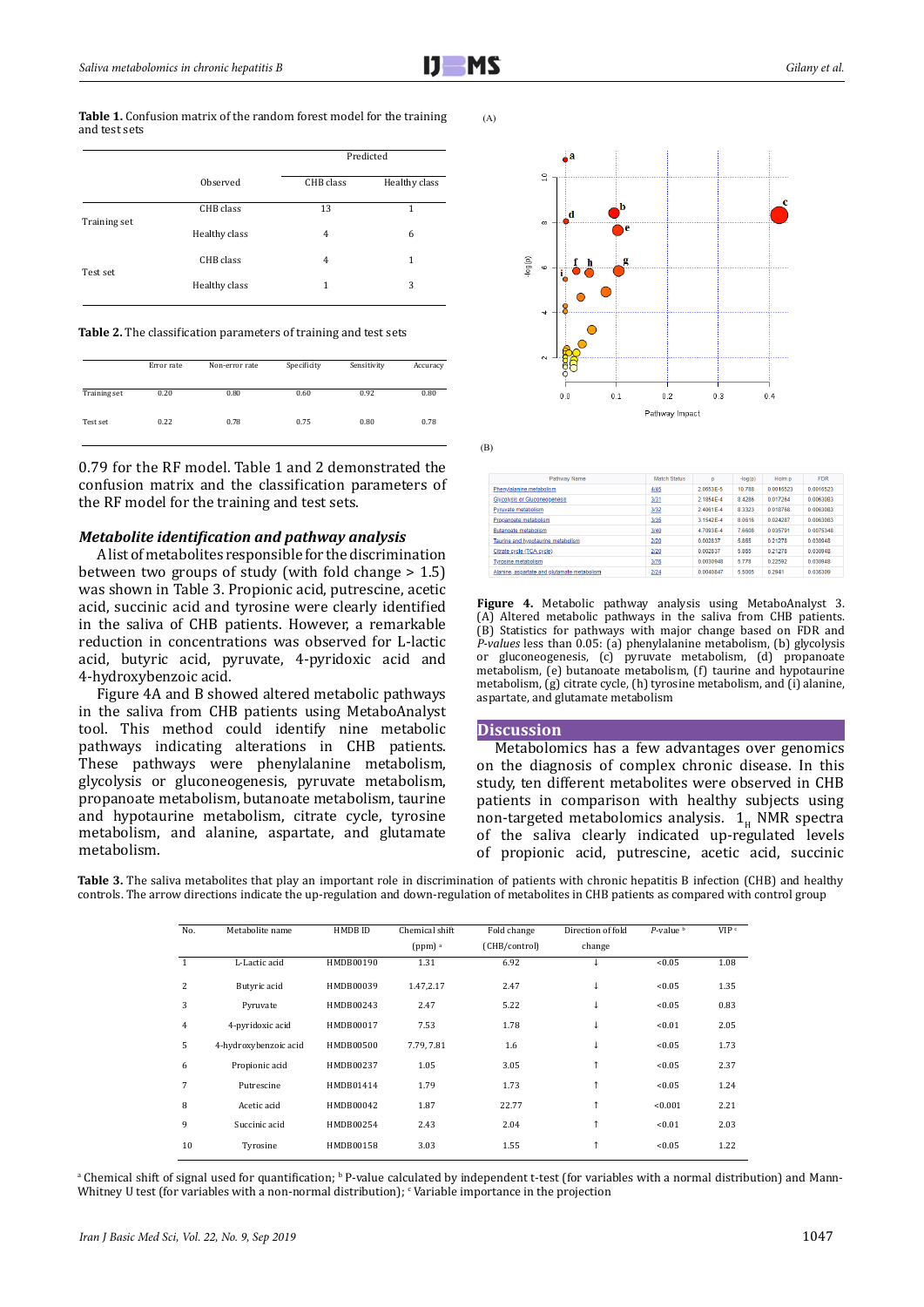acid and tyrosine metabolite. However, a significant reduction was detected in L-lactic acid, butyric acid, pyruvate, 4-pyridoxic acid and 4-hydroxybenzoic acid. As shown in Figure 4, nine metabolic pathways found to be significantly changed between the two groups. These pathways were phenylalanine metabolism, glycolysis or gluconeogenesis, pyruvate metabolism, propanoate metabolism, butanoate metabolism, taurine and hypotaurine metabolism, citrate cycle, tyrosine metabolism, and alanine, aspartate, and glutamate metabolism. To the best of our knowledge, this is the first time that metabolic profiling using NMR was investigated in the saliva from CHB patients.

In this study, the level of acetate, the end product of lipid metabolism, increased. This finding supports the increase of lipid metabolism in the response to the liver injury which is related to the CHB patients. This finding is in agreement with previous investigations that reported an increase in serum acetate levels in other liver diseases such as cirrhosis and hepatocellular carcinoma (HCC) (18, 19).

Another altered metabolite is succinate, a key substrate of the tricarboxylic acid (TCA) cycle, which increased in CHB patients as compared with healthy controls. In HepG2.2.15 cells, highly used in studies on HBV, some enzymes that regulate TCA were upregulated and also several TCA cycle intermediates such as succinate were increased that could indicate the increase in TCA cycle (20). Enhanced TCA along with mitochondrial dysfunction (21, 22) can result in the production of oxidative stress (23) in hepatitis patients.

Our results showed reduced levels of pyruvate and lactate, produced by glycolytic pathway (24), in the saliva from CHB patients compared with the control group. This finding is consistent with the study of Gonçalves *et al.* (25) who investigated the salivary proteomes of patients infected by HBV by liquid chromatography with tandem mass spectrometry (LC-MS/MS) and showed that glyceraldehyde-3-phosphate dehydrogenase, an enzyme involved in glycolysis pathway, is down-regulated in patients infected by HBV in comparison with healthy controls. Besides, lactate can be metabolized to acetate and propionate by oral bacterium *Veillonella* (26). Furthermore, lactic acid and butyric acid are the by-product of bacterial metabolism and catalyzed by lactate dehydrogenase (LDH) which derived from *Streptococcus*, *Lactobacillus*, and *Actinomyces* (27). One more metabolite of interest, 4-pyridoxic acid, decreased in the saliva of CHB patients as compared with control group. 4-pyridoxic acid is the catabolic product of vitamin  $B_6$  which is formed by the action of aldehyde oxidase (endogenous enzyme) and pyridoxal 4-dehydrogenase (microbial enzymes). Presumably reduced levels of 4-pyridoxic acid might be due to impaired vitamin  $B_6$  metabolism, altered levels of oral microbiota (28) or decreased concentrations of vitamin  $B_6$  in these patients (29). Since B vitamins have antioxidant and anti-inflammatory effects (30), the host can use these vitamins to diminish hepatic inflammatory stress. Besides, several reports have demonstrated that oral dysbiosis, an imbalance in oral microbiota, could be involved in liver diseases such as HBV-induced

chronic liver disease and cirrhosis (28, 31). Since various metabolites including short-chain organic acids, amines and phenyl compounds are produced by oral microbiota (28); thus oral dysbiosis could be related to the alterations in these small molecules in the saliva of CHB patients.

An increased level of serum tyrosine has been observed in non-alcoholic fatty liver disease (NAFLD), nonalcoholic steatohepatitis (NASH) (32) and HCC patients (19). These observations are in line with our findings and suggested that liver diseases may promote similar molecular events which are involved in tyrosine metabolism. One reason for this result may be explained by aromatic amino acid (AAA) transporters. SLC16A10, a uniporter that transports of AAA into the liver from the blood, was down-regulated in NASH patients that might lead to a reduction in AAA metabolism in the liver and an accumulation of these amino acids in the blood (33, 34) and subsequently in the saliva.

In the present study, a potential of biomarkers for detecting CHB patients was established. It indicates that diagnosis based on the saliva metabolomics not only may discern CHB compared with healthy controls, but also can be a promising approach to clarify underling mechanisms of disease.

# **Conclusion**

The successful establishment of a metabolic profiling in the saliva revealed that utilizing metabolomics is a promising approach to find characteristic metabolites in the saliva from HBV patients. Our research is useful to understand the origin of salivary metabolites in CHB patients that is more related to the oral microbiota. The relation between the saliva metabolites which extracted from MetaboAnalyst software and KEGG pathway Database shows alterations in metabolism several important pathways. Metabolites showing potential biomarkers between CHB patients and healthy controls are related to lipid metabolism, amino acid metabolism, and vitamin metabolism. One metabolite of interest was 4-pyridoxic acid that reduced in patients with CHB. Decreased levels of this metabolite might be because of changed levels of oral microbiota, reduced concentrations of vitamin  $B_{\epsilon}$  or impaired metabolism of vitamin  $B_6$ . The characteristic of down-regulated metabolites identified in Vitamin B metabolism pathway would provide reliable evidence supporting the clinically use of vitamin B in CHB patients. Additionally, the quantity of 4-pyridoxic acid in the saliva in association with CHB outcome could be valuable. Future research should focus on these characteristic metabolites to confirm the clinical value.

# **Acknowledgment**

The authors thank the individuals participating in this study for their willingness to contribute to the advancement of science. Additionally, we would like to thank Dr Arash Minai-Tehrani for editing of our manuscript.

## **Conflicts of Interest**

The authors declare that there are no conflicts of interest.